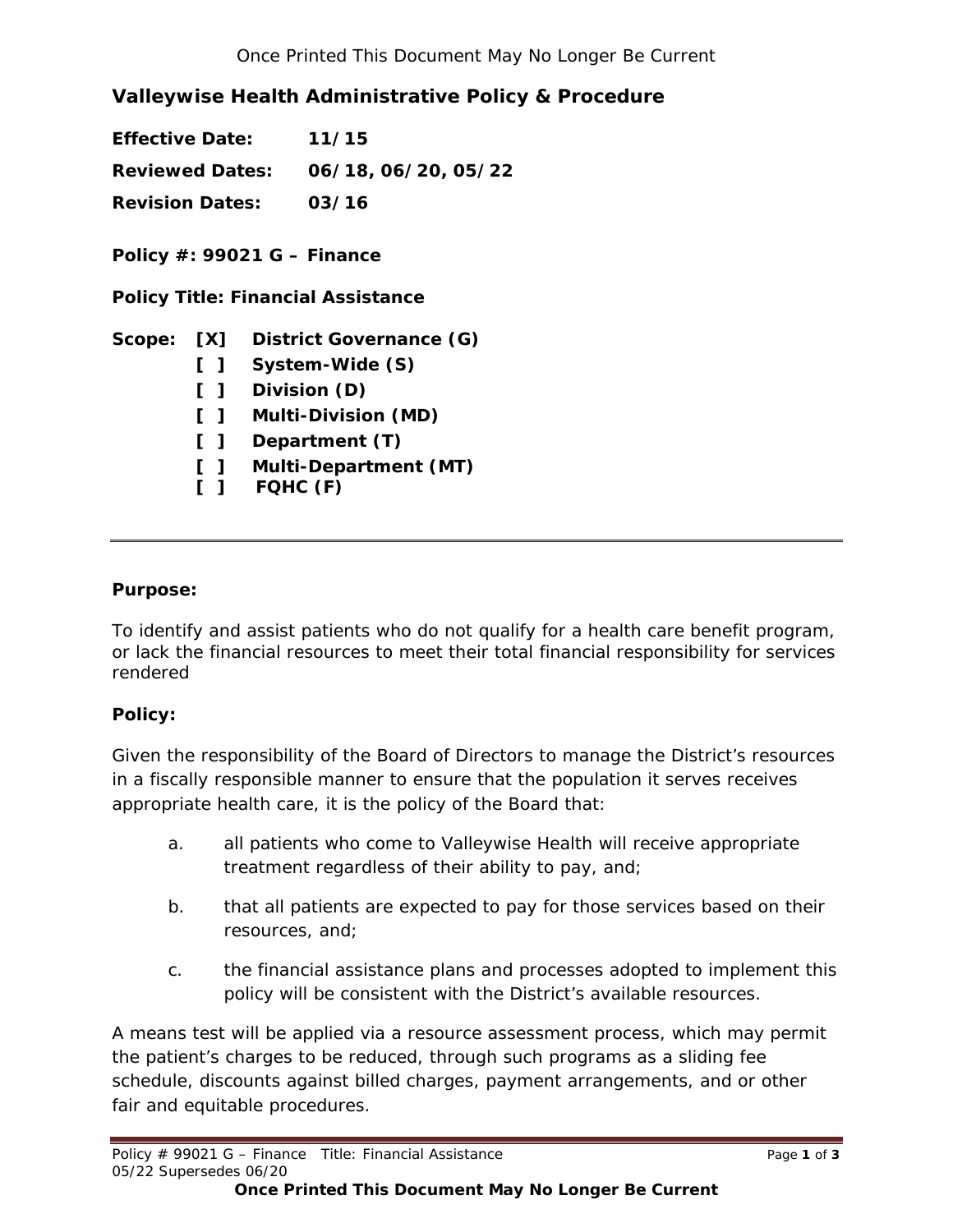## *Once Printed This Document May No Longer Be Current*

In the case where a patient comes to Valleywise Health for elective or nonemergent procedures, appropriate financial and resource counseling and assessment for potential enrollment in a health care benefit program or participation in the financial assistance program(s) will be conducted. All payment arrangements will be constructed with due regard for the District's available resources.

#### **References:**

Valleywise Health Federally Qualified Health Center Clinics Sliding Fee Discount Program and Schedule #23624 D, and

Board Policy Statement 99006 G - Discounts